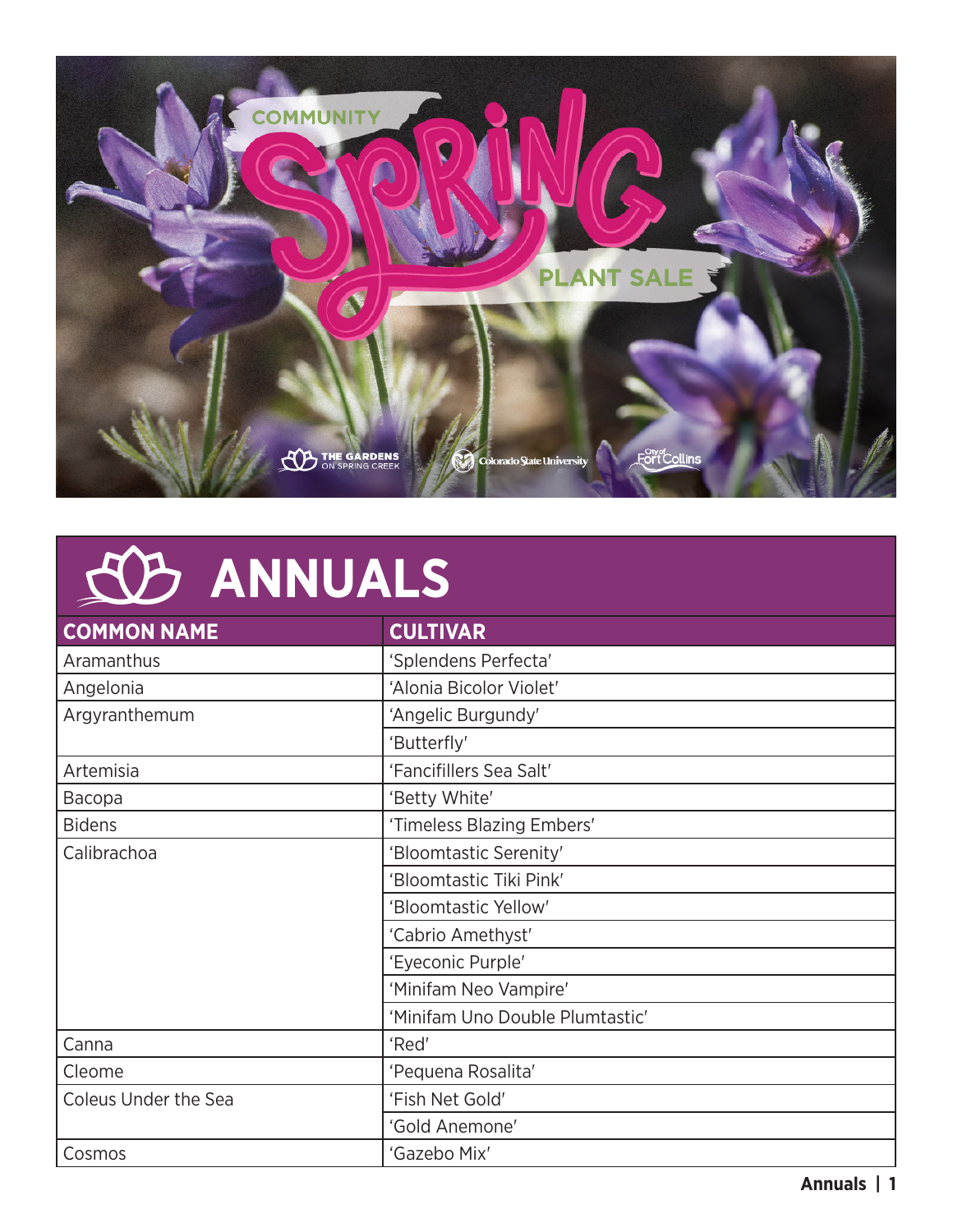| Cuphea                         | 'Vermillionaire'                          |  |
|--------------------------------|-------------------------------------------|--|
| Dahlia                         | 'XXL Veracruz'                            |  |
| <b>Diascia</b>                 | 'Darla Deep Salmon'                       |  |
| Didelta                        | 'Fancy Fillers Silver Stand'              |  |
| Edible Flower Hyacinth Bean    | 'Ruby Moon'                               |  |
| <b>Edible Flower Marigold</b>  | 'African Crackerjack Mix'                 |  |
|                                | 'Mixed Gems'                              |  |
| <b>Edible Flower Tithonia</b>  | 'Torch'                                   |  |
| Euphorbia                      | 'Diamond Frost'                           |  |
| Gazania                        | 'Big Kiss Series 'White'                  |  |
| Geranium                       | 'Moonlight White'                         |  |
|                                | 'Super Moon Red'                          |  |
|                                | 'Tango Pink Ice'                          |  |
| Gomphrena                      | 'Strawberry Fields'                       |  |
|                                | 'Truffula Pink'                           |  |
| Ipomea                         | 'Kelly Ray'                               |  |
|                                | 'Margarite'                               |  |
|                                | 'Sweet Caroline Bewitched After Midnight' |  |
|                                | 'Sweet Caroline Lt Green'                 |  |
| Isotoma                        | 'Fizz n Pop Glowing Violet'               |  |
| Lantana                        | 'Bandana Landscape Pink'                  |  |
| Lobelia                        | 'Techno Cobalt Blue'                      |  |
|                                | 'Techno Upright Dk Blue'                  |  |
|                                | 'Techno Upright White'                    |  |
| Lobularia                      | 'Stream White'                            |  |
|                                | 'Yolo Top Pink'                           |  |
| Marigold                       | 'Antigua Yellow'                          |  |
|                                | 'Bigduck Gold'                            |  |
|                                | 'Coco Deep Orange'                        |  |
|                                | 'French Fireball'                         |  |
|                                | 'Strawberry Blonde'                       |  |
|                                | 'Superhero Spry'                          |  |
| Monarch Primrose Butterflyweed | 'Asclepias 'Monarch Primrose'             |  |
| New Guinea Impatiens           | 'Rollercoaster Hot Pink'                  |  |
|                                | 'Wild Romance White'                      |  |
| Osteospermum                   | 'Margarita Blue Sunrise'                  |  |
|                                | 'Zion Purple Sun'                         |  |
| Papaver                        | 'Raspberry Ripple'                        |  |
| Pennisetum                     | 'First Knight'                            |  |
| Pentas                         | 'Falling Star Pink Bicolor'               |  |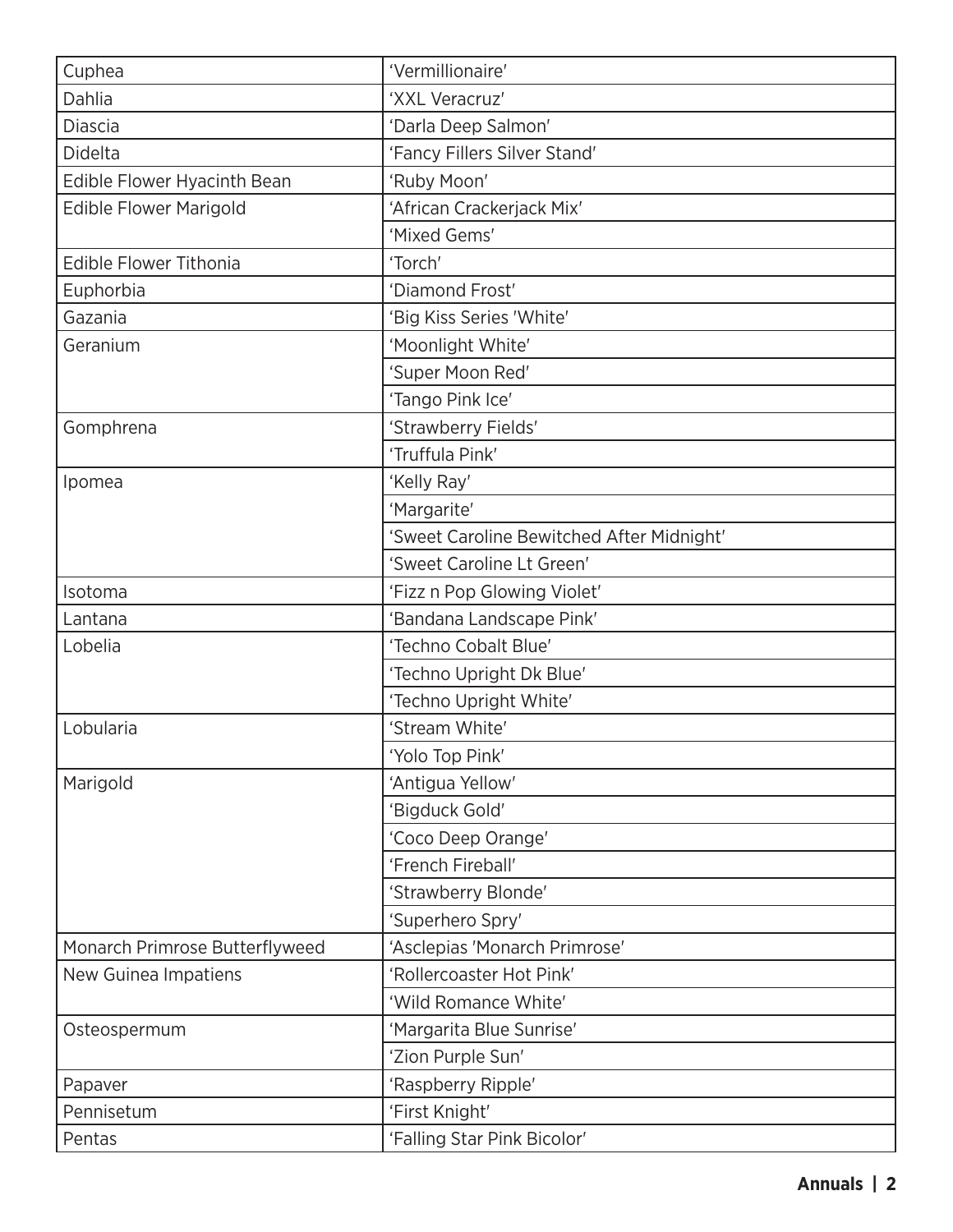|                     | 'Sunstar Red'                  |  |
|---------------------|--------------------------------|--|
| Petchoa             | 'Supercal Premium Cinammon'    |  |
| Petunia             | 'Amore Queen Of Hearts'        |  |
|                     | 'Crazytunia Tiki Torch'        |  |
|                     | 'Headliner Dark Saturn'        |  |
|                     | 'Headliner Night Sky'          |  |
|                     | 'Ray Sunshine'                 |  |
|                     | 'Surfinia Summer Double White' |  |
|                     | 'Sweetunia Fiona Flash'        |  |
| Portulaca           | 'Colorblast Double Guava'      |  |
|                     | 'Colorblast Double Orange'     |  |
|                     | 'Pazzaz Orange Flare'          |  |
| Salpiglossis        | 'Little Friends'               |  |
| Salvia coccinea     | 'Summer Jewel Red'             |  |
|                     | 'Summer Jewel White'           |  |
| Salvia              | 'Grandstand BL Bicolor'        |  |
|                     | 'Rockin' Blue Suede Shoes'     |  |
| Snapdragon          | 'Rocket Mix'                   |  |
|                     | 'Snaptini Mixed'               |  |
|                     | 'Twilight Mix'                 |  |
|                     | 'Twinny Mix'                   |  |
| <b>Stipa</b>        | 'Pony Tails'                   |  |
| Thunbergia          | 'Tangerine A-Peel'             |  |
| Torenia             | 'Summer Wave Large Amethyst'   |  |
| <b>Trixiliner</b>   | 'Written in the Stars'         |  |
| Verbena bonariensis | 'Meteor Shower'                |  |
| Verbena             | 'Empress Flair Burgundy Star'  |  |
|                     | 'Meteor Shower'                |  |
|                     | 'Pops Salmon + Red Eye'        |  |
|                     | 'Wicked Rad Red'               |  |
| Zinnia Zahara       | 'Double Cherry'                |  |
|                     | 'XL White'                     |  |
| Zinnia              | 'Queen Lime Blotch'            |  |
|                     | 'Zinnita Formula Mix'          |  |



**SCIENTIFIC NAME / CULTIVAR COMMON NAME** Andropogon gerardii Big Bluestem Grass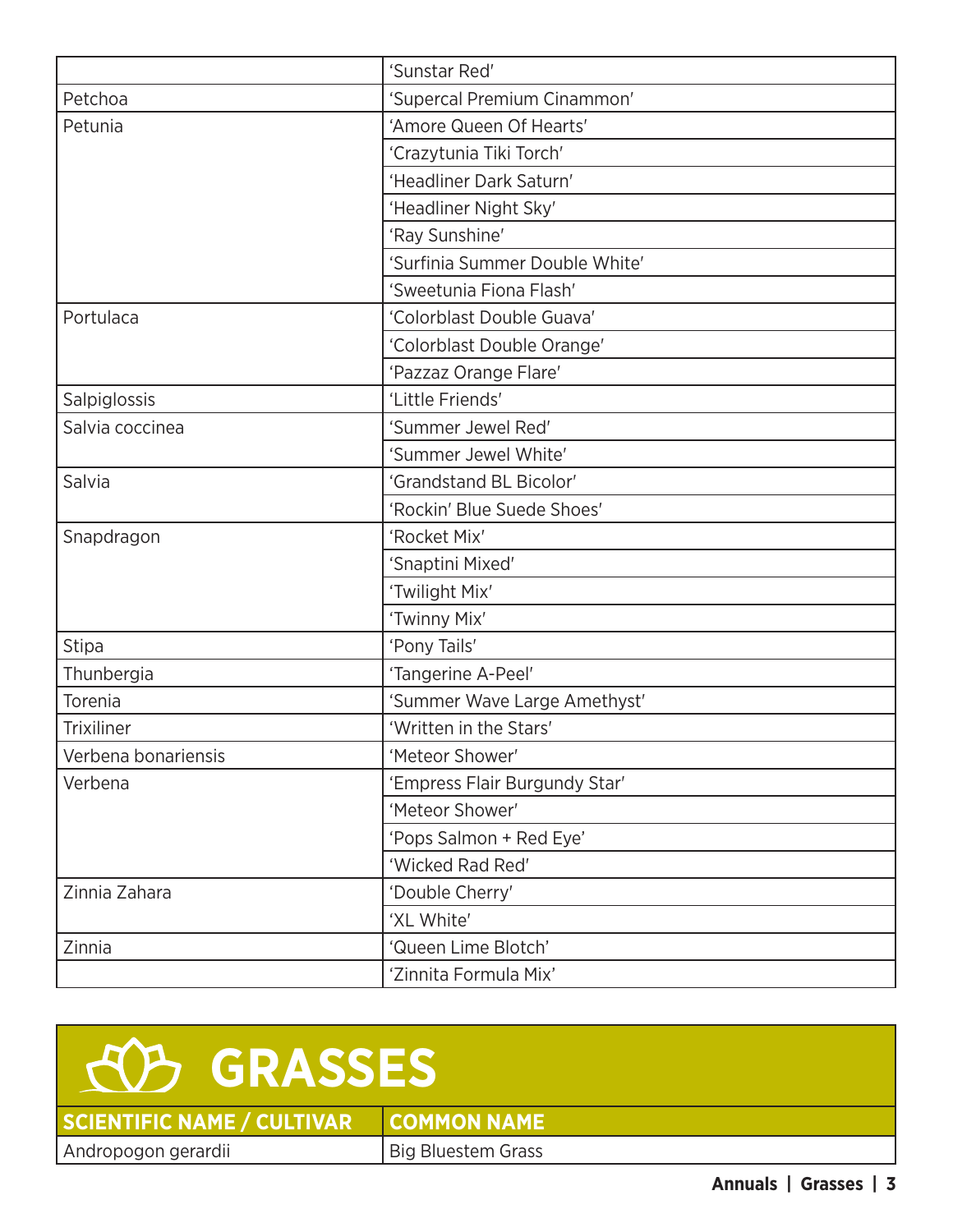| Bouteloua gracilis 'Blonde Ambition"   | <b>Blonde Ambition Blue Grama Grass</b> |
|----------------------------------------|-----------------------------------------|
| Bouteloua curtipendula                 | Sideoats Grama Grass                    |
| Calamagrostis brachytricha             | Korean Feather Reed Grass               |
| Calamagrostis x acutiflora 'Avalanche' | Variegated Feather Reed Grass           |
| Carex appalachica                      | Appalachian Sedge                       |
| Festuca amethystina                    | <b>Tufted Fescue</b>                    |
| Festuca arizonica                      | Arizona Fescue                          |
| Festuca glauca 'Elijah Blue'           | <b>Blue Fesue Grass</b>                 |
| Festuca idahoensis 'Siskiyou Blue'     | Siskiyou Blue Idaho Fescue Grass        |
| Muhlenbergia montana                   | <b>Mountain Muhly Grass</b>             |
| Muhlenbergia reverchonii               | <b>Undaunted Ruby Muhly Grass</b>       |
| <b>Undanted Ruby Muhly Grass</b>       | Little Bluestem Grass                   |

### **HANGING BASKETS**

#### **TYPE**

Zinnia 'Profusion Double Mixed'

Confetti Liner 'Fireflash'

Confetti liner 'Fleur De Edna'

Kwik Kombo 'Strawberry Daiquiri'

Trixiliner 'Starspinner'

#### **HARDY SUCCULENTS**

| <b>SCIENTIFIC NAME</b>                  | <b>COMMON NAME</b>          |
|-----------------------------------------|-----------------------------|
| Delosperma 'Alan's Apricot'             | Alan's Apricot Ice Plant    |
| Delosperma basuticum                    | White-eyed Ice Plant        |
| Delosperma basuticum 'White Nugget'     | White Nugget Ice Plant      |
| Delosperma 'Firespinner'                | Firespinner Ice Plant       |
| Delosperma 'Granita Raspberry'          | Granita Raspberry Ice Plant |
| Delosperma 'Peakay'                     | Peakay Ice Plant            |
| Phemeranthus calycinus                  | Fame Flower                 |
| Sedum 'Bertram Anderson'                | Bertram Anderson Sedum      |
| Sedum dasyphyllum 'Himalayan Skies'     | Himalayan Skies Sedum       |
| Sedum erythrostictum 'Frosty Morn'      | <b>Frosty Morn Sedum</b>    |
| Sedum floriferum 'Weihenstephaner Gold' | Orange Sedum                |
| Sedum forsterianum 'Oracle'             | Oracle Sedum                |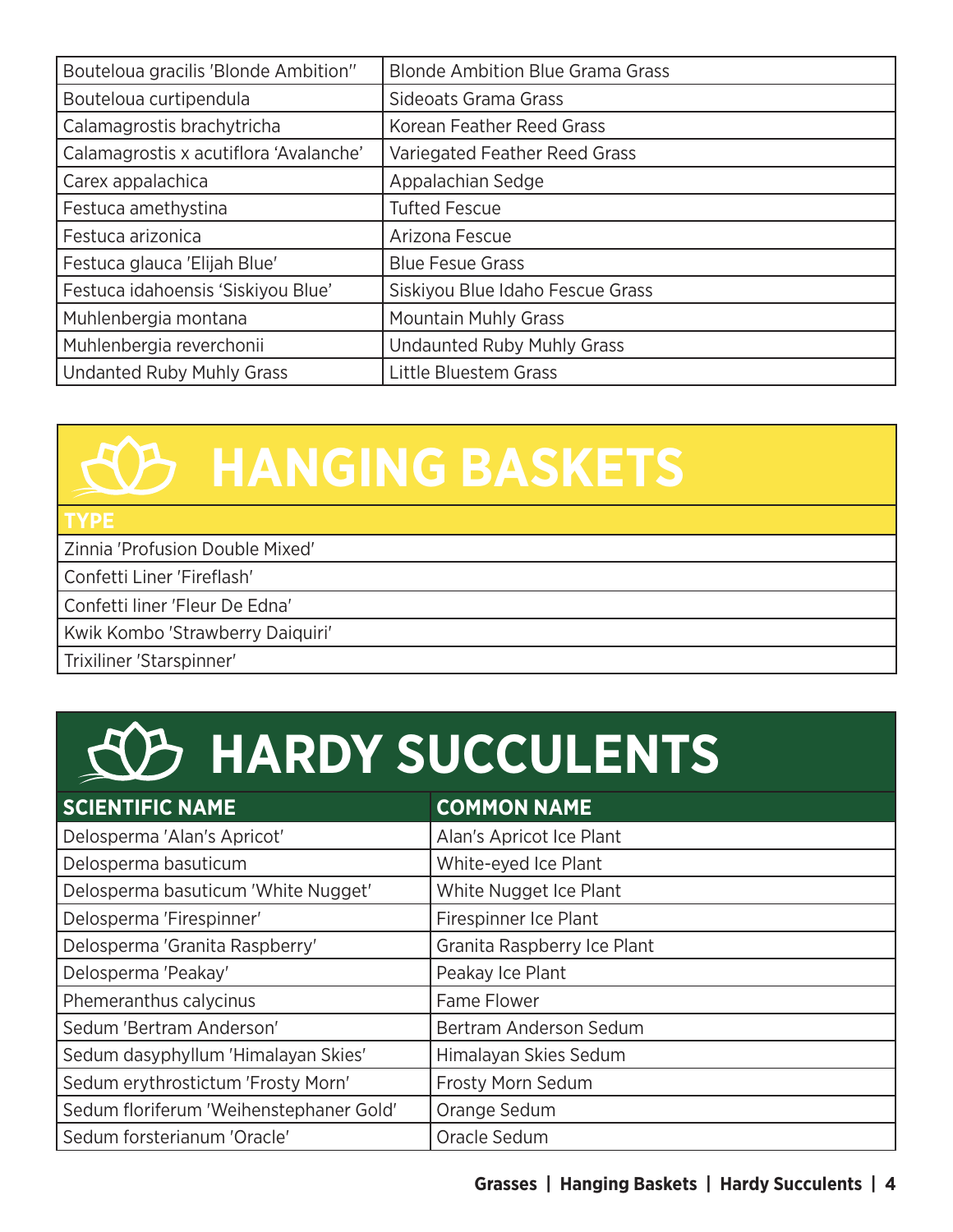| Sedum grisebachii                      |                                |
|----------------------------------------|--------------------------------|
| Sedum kamtschaticum                    | <b>Russian Sedum</b>           |
| Sedum kamtschaticum 'The Edge'         | Variegated Russian Sedum       |
| Sedum lineare 'Golden Teardrop'        | Golden Teardrop Sedum          |
| Sedum pachyclados                      | <b>White Diamond Sedum</b>     |
| Sedum reflexum 'Blue Spruce'           | <b>Blue Spruce Sedum</b>       |
| Sedum 'Ruby Mantle'                    | Ruby Mantle Sedum              |
| Sedum rupestre 'Angelina'              | Golden Sedum                   |
| Sedum sediforme                        | <b>Turquoise Tails Sedum</b>   |
| Sedum reflexum 'Blue Spruce'           | <b>Blue Spruce Sedum</b>       |
| Sedum 'Ruby Mantle'                    | Ruby Mantle Sedum              |
| Sedum rupestre 'Angelina'              | Golden Sedum                   |
| Sedum sediforme                        | <b>Turquoise Tails Sedum</b>   |
| Sedum sexangulare                      | Six-sided Sedum                |
| Sedum spathulifolium 'Harvest Moon'    | Harvest Moon Sedum             |
| Sedum spectabile 'Neon'                | Neon Sedum                     |
| Sedum spurium 'Tricolor'               | <b>Tricolor Sedum</b>          |
| Sedum tatarinowii 'Mongolian Stardust' | Mongolian Stardust Sedum       |
| Sedum Thundercloud                     | Sedum Thundercloud             |
| Sempervivum sp.                        | <b>Assorted Hen and Chicks</b> |

# **HERBS**

| <b>COMMON NAME</b> | <b>CULTIVAR</b>     |
|--------------------|---------------------|
| <b>Basil</b>       | 'Cardinal'          |
|                    | 'Crimson King'      |
|                    | 'Genovese'          |
|                    | 'Lime'              |
|                    | 'Mrs. Burn's Lemon' |
|                    | 'Pistou'            |
|                    | 'Sweet Thai'        |
| Chamomile          | 'Roman'             |
| Chive              | 'Polyvert'          |
| Cilantro           | 'Cruiser'           |
| Cumin              |                     |
| Dill               | 'Teddy'             |
| Fennel             | 'Bronze'            |
| Lemon Beebalm      |                     |
| Lemon Grass        |                     |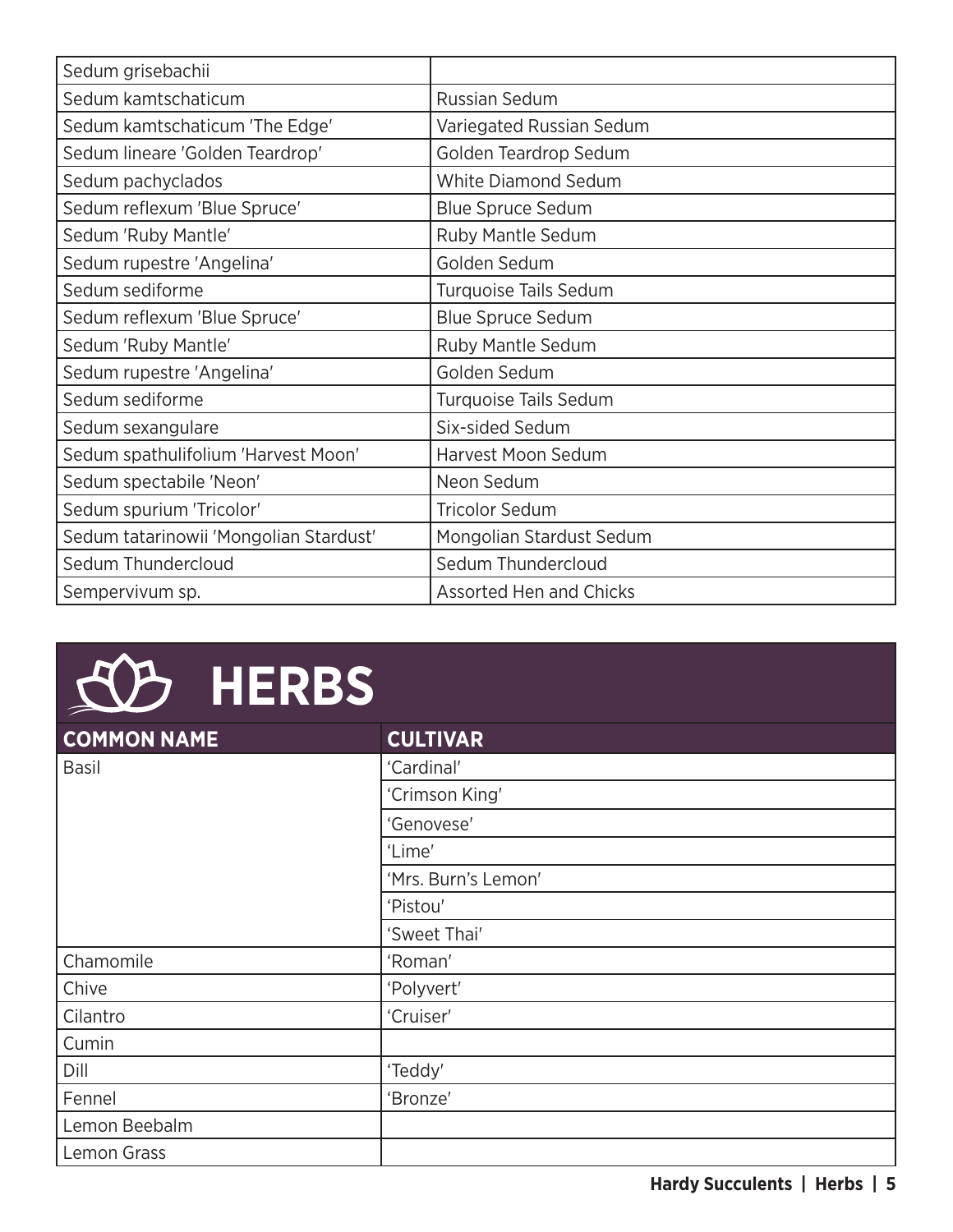| Marjoram            | 'Sweet'          |
|---------------------|------------------|
|                     | 'Zaatar'         |
| Mint                | 'Chocolate'      |
|                     | 'Lime'           |
|                     | 'Orange'         |
|                     | 'Peppermint'     |
|                     | 'Pineapple'      |
|                     | 'Strawberry'     |
| Oregano             | 'Greek'          |
| Parsley, Flat Leaf  | 'Giant of Italy' |
| Parsley, Curly Leaf | 'Darki'          |
| Sage                | 'Common'         |
|                     | 'Pineapple       |
| Savory              | 'Summer'         |
|                     | 'Winter'         |
| Stevia              |                  |
| Tarragon            | 'Mexican'        |
| Thyme               | 'German Winter'  |
| Rosemary            | 'Tuscan Blue'    |
| Verbena             | 'Lemon'          |

## **PERENNIAL GROUND COVER**

| <b>SCIENTIFIC NAME</b>        | <b>COMMON NAME</b>                 |
|-------------------------------|------------------------------------|
| Antennaria dioica 'Rubra'     | Pink Pussytoes                     |
| Artemesia versicolor          | <b>Curlicue Sage</b>               |
| Dianthus 'Tiny Rubies'        | Tiny Rubies Dianthus               |
| Lotus corniculatus 'Plenus'   | Double Bird's Foot Trefoil         |
| Lysimachia nummularia 'Aurea' | Golden Creeping Jenny              |
| Pterocephalus depressus       | <b>Carpeting Pincushion Flower</b> |
| Salvia daghestanica           | Platinum Sage                      |
| Tanacetum densum amani        | Partridge Feather                  |
| Teucrium cussonii             | Giant Gray Germander               |
| Teucrium majoricum            | <b>Fruity Germander</b>            |
| Thymus neiceffii              | Juniper-leaved Thyme               |
| Thymus sp.                    | Pink Creeping Thyme                |
| Veronica liwanensis           | Turkish Veronica                   |
| Veronica x Snowmass           | Snowmass Blue-eyed Veronica        |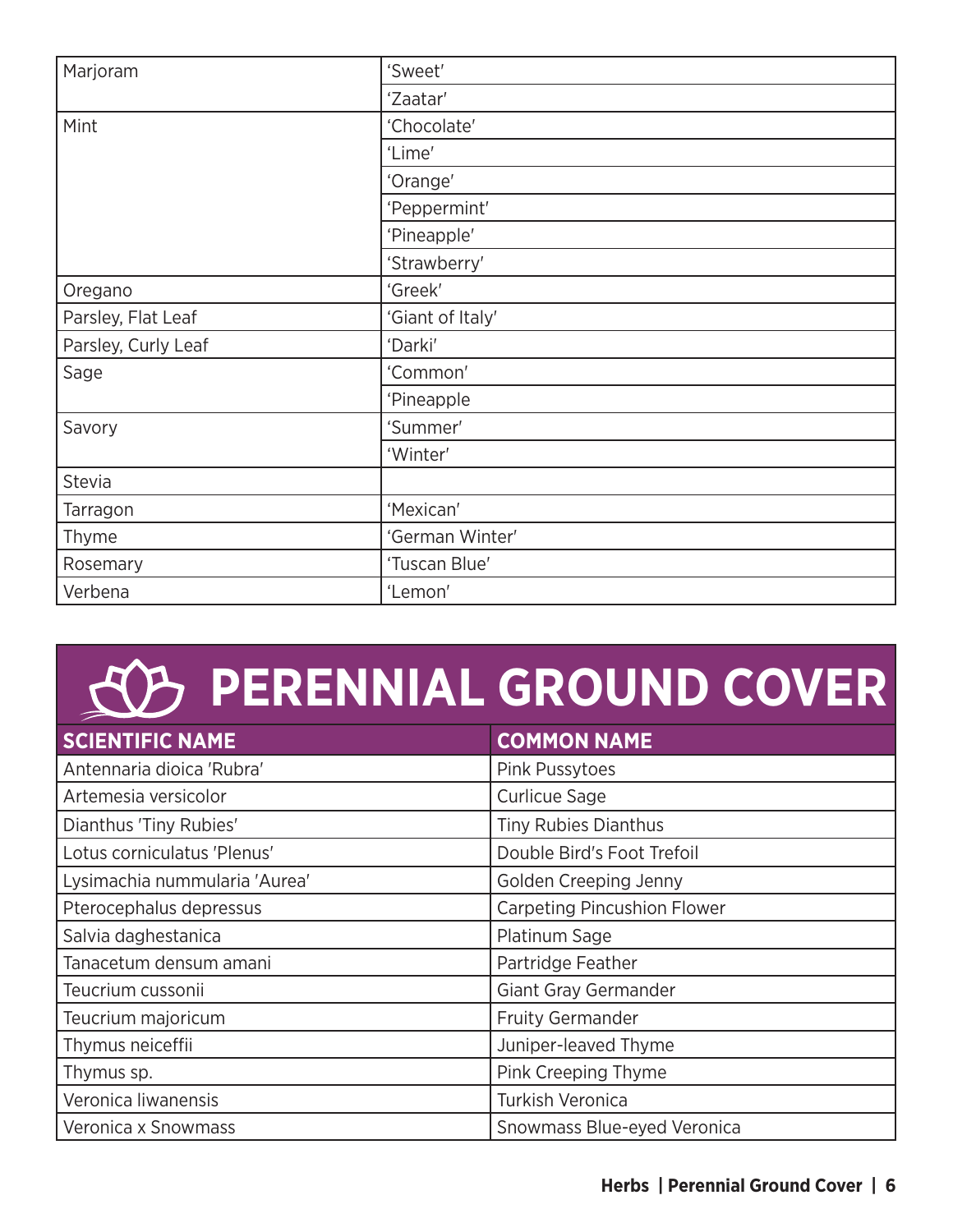#### $\overline{\mathcal{A}}$ **PERENNIALS SCIENTIFIC NAME COMMON NAME** Achillea millefolium National Muslim National White Common Yarrow Achillea millefolium 'Cassis' and a settlement of Red Common Yarrow Achillea millefolium 'Terra Cotta' Terracotta Common Yarrow Agastache aurantiaca 'Coronado' Coronado Hyssop Agastache aurantiaca 'Tango' Tango Hyssop Agastache rupestris National Sunset Hyssop

| Achillea millefolium 'Terra Cotta'               | Terracotta Common Yarrow        |
|--------------------------------------------------|---------------------------------|
| Agastache aurantiaca 'Coronado'                  | Coronado Hyssop                 |
| Agastache aurantiaca 'Tango'                     | Tango Hyssop                    |
| Agastache rupestris                              | Sunset Hyssop                   |
| Alcea rosea 'Nigra'                              | <b>Black Hollyhock</b>          |
| Alcea rugosa                                     | Russian Hollyhock               |
| Alchemilla erythropoda                           | Dwarf Lady's Mantle             |
| Alchemilla mollis 'Thriller'                     | Thriller Lady's Mantle          |
| Allium cernuum                                   | Nodding Wild Onion              |
| Allium 'Millenium'                               | Millenium Ornamental Onion      |
| Amsonia jonesii                                  | Jones Desert Bluestar           |
| Anacyclus pyrethrum v. depressus 'Spring Carpet' | Mount Atlas Daisy               |
| Anchusa capensis 'Blue Angel'                    | Dwarf Cape Forget-me-not        |
| Anemone sylvestris                               | Snowdrop Anemone                |
| Angelica dahurica                                | Chinese Angelica                |
| Aquilegia barnebyi x                             | Oil Shale Columbine             |
| Aquilegia canadensis                             | <b>Eastern Red Columbine</b>    |
| Aquilegia chrysantha                             | Golden Columbine                |
| Aquilegia coerulea                               | Rocky Mountain Blue Columbine   |
| Arnica chamissonis                               | <b>Meadow Arnica</b>            |
| Asclepias incarnata 'Cinderella'                 | Pink Swamp Milkweed             |
| Asclepias tuberosa                               | <b>Butterfly Weed</b>           |
| Aurinia saxatilis 'Compacta'                     | <b>Basket of Gold</b>           |
| Bergenia cordifolia 'Winter Glow'                | Pigsqueak                       |
| Berlandiera lyrata                               | <b>Chocolate Flower</b>         |
| Calylophus hartwegii                             | Hartweg's Sundrops              |
| Campanula cochlearifolia                         | <b>Fairy Thimble Bellflower</b> |
| Campanula persicifolia 'White Bells'             | White Peach-leaved Bellflower   |
| Campanula poscharskyana                          | Serbian Bellflower              |
| Campanula rotundifolia 'Olympica'                | Harebell                        |
| Catananche caerulea                              | Cupid's Dart                    |
| Centranthus ruber                                | Jupiter's Beard                 |
| Centranthus ruber 'Albus'                        | <b>White Centranthus</b>        |
| Chelidonium majus                                | <b>Greater Celandine</b>        |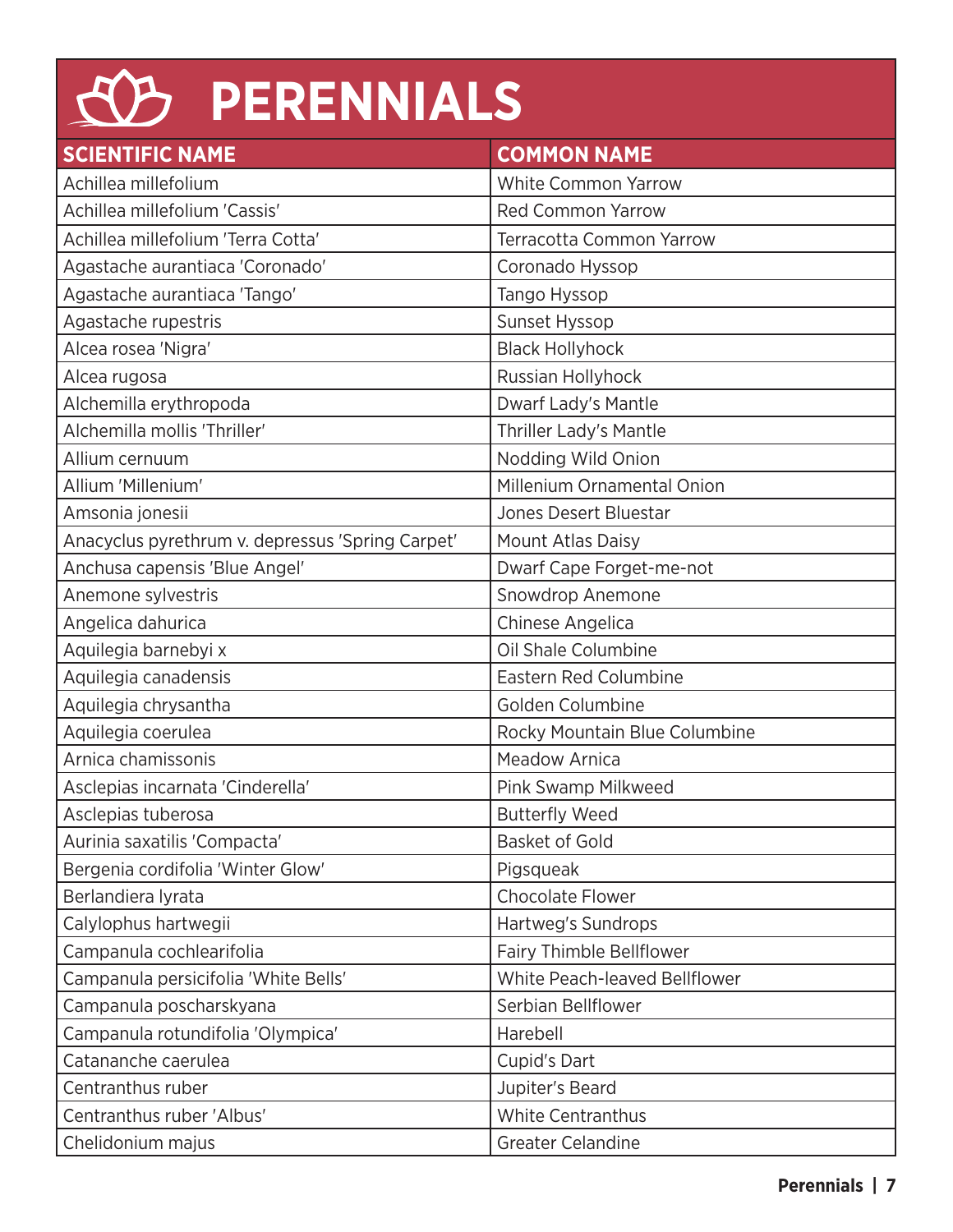| Clematis integrifolia                  | <b>Mongolian Bells Clematis</b>   |
|----------------------------------------|-----------------------------------|
| Coreopsis lanceolata 'Baby Gold'       | <b>Baby Gold Coreopsis</b>        |
| Coreopsis lanceolata 'Sterntaler'      | <b>Sterntaler Coreopsis</b>       |
| Corydalis sempervirens                 | Rock harlequin (spelling)         |
| Crambe maritima                        | Curly Leaf Sea Kale               |
| Dalea purpurea 'Stephanie'             | Purple Prairie Clover             |
| Daphne 'Lawrence Crocker'              | Daphne                            |
| Datura wrightii                        | Sacred Thorn Apple                |
| Delphinium x                           | Lauren's Delphinium               |
| Dianthus 'Allwoodii Alpinus'           | <b>Allwood Dianthus</b>           |
| Dianthus deltoides 'Arctic Fire'       | <b>Arctic Fire Dianthus</b>       |
| <b>Dianthus First Love</b>             | <b>First Love Dianthus</b>        |
| Dianthus monspessulanus                | Dianthus monspessulanus           |
| Dianthus nardiformis                   | Dianthus nardiformis              |
| Dianthus petraeus ssp. noeanus         | Fragrant Snowflake Dianthus       |
| Diascia integerrima 'Coral Canyon'     | Coral Canyon Twinspur             |
| Digitalis ferruginea 'Gigantea'        | <b>Rusty Foxglove</b>             |
| Digitalis lanata 'Café Crème'          | <b>Wooly Foxglove</b>             |
| Digitalis lutea                        | <b>Straw Foxglove</b>             |
| Digitalis obscura                      | Sunset Foxglove                   |
| Echinacea purpurea 'Green Twister'     | Green Twister Coneflower          |
| Echinacea purpurea 'PowWow Wild Berry' | Wild Berry Purple Coneflower      |
| Echinacea purpurea 'Prairie Splendor'  | Prairie SplendorPurple Coneflower |
| Echinacea purpurea 'White Swan'        | White Swan Coneflower             |
| Echinacea tennessensis                 | <b>Tennessee Coneflower</b>       |
| Edraianthus tenuifolius                | <b>Grassy Bells</b>               |
| Engelmannia peristenia                 | <b>Engelmann's Daisy</b>          |
| Ericameria nauseosus                   | <b>Tall Blue Rabbitbrush</b>      |
| Erigeron elatior                       | <b>Tall Fleabane Daisy</b>        |
| Erinus alpinus                         | Alpine Balsam                     |
| Eryngium planum 'Blaukappe'            | <b>Bluecap Dwarf Sea Holly</b>    |
| Erysimum capitatum                     | Western Wallflower                |
| Erysimum pulchellum                    | <b>Dwarf Turkish Wallflower</b>   |
| Erythranthe (Mimulus) guttata          | <b>Yellow Monkey Flower</b>       |
| Eupatorium altissimum 'Prairie Jewel'  | Mist Flower                       |
| Eutrochium purpureum                   | Joe Pye Weed                      |
| Eutrochium purpureum 'Gateway'         | Joe Pye Weed                      |
| Filipendula ulmaria                    | Meadowsweet                       |
| Fragaria vesca 'Mignonette'            | Alpine Strawberry                 |
| Gaillardia aristata                    | Native Gaillardia                 |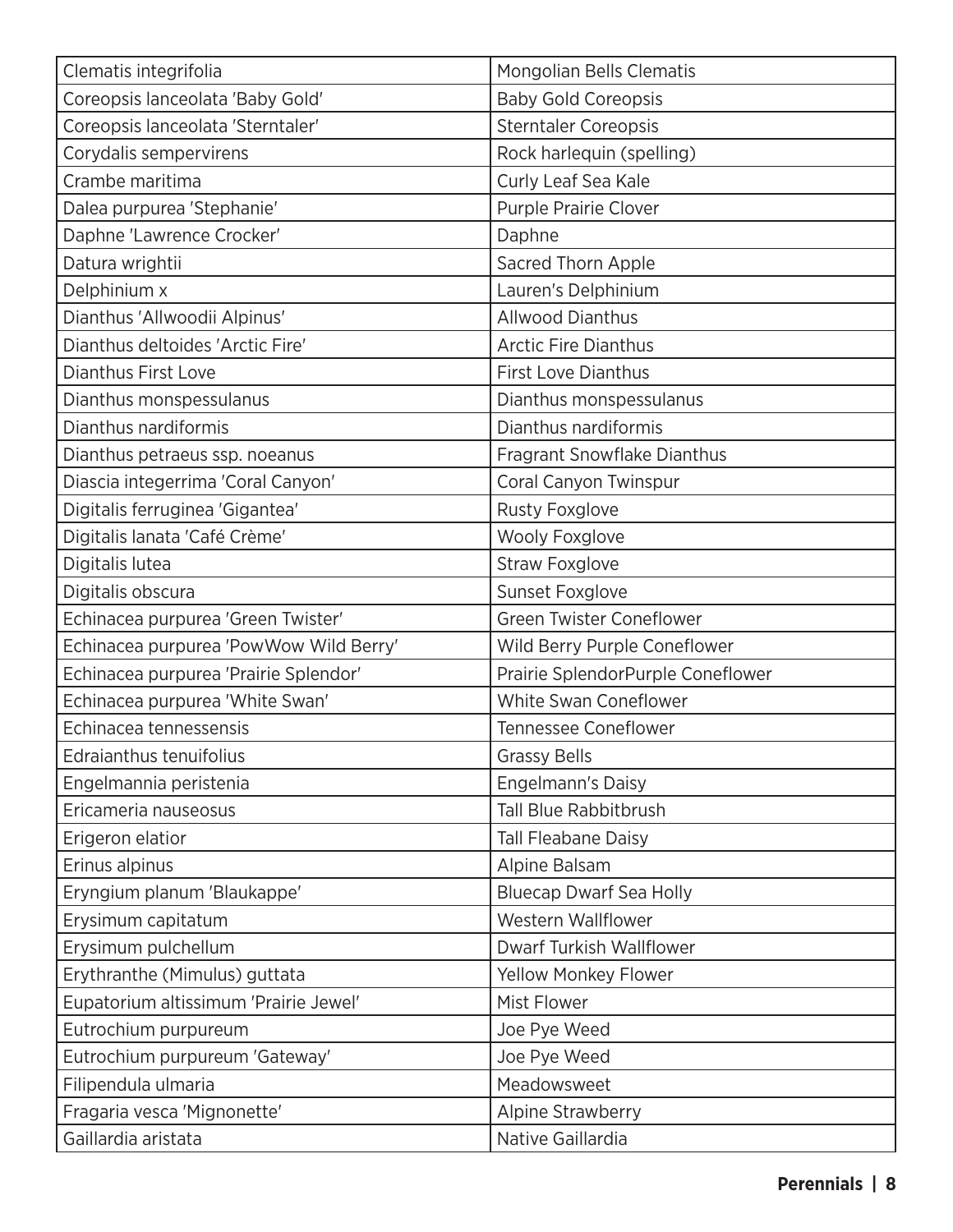| Gaillardia 'Mesa Bright Bicolor'          | Hybrid Gaillardia                   |
|-------------------------------------------|-------------------------------------|
| Gaillardia 'Tokajer'                      | <b>Hybrid Gaillardia</b>            |
| Gaillardia x grandiflora 'Goblin'         | Goblin Gaillardia                   |
| Gaillardia x grandiflora 'Burgundy'       | <b>Burgundy Gaillardia</b>          |
| Gazania linearis                          | Colorado Gold Hardy Gazania         |
| Geranium phaeum                           | Dusky Geranium                      |
| Gladiolus palustris                       | <b>Hardy Gladiolus</b>              |
| Helenium hoopesii                         | Sneezeweed                          |
| <b>Helianthus salicifolius</b>            | Willow-leaved Sunflower             |
| Heliopsis helianthoides 'Summer Nights'   | Summer Nights False Sunflower       |
| Helleborus x                              | Lenten Rose                         |
| Hemerocallus 'Happy Returns'              | <b>Happy Returns Daylily</b>        |
| Heterotheca villosa                       | Hairy False Goldenaster             |
| Heuchera americana 'Dale's Strain'        | <b>Coral Bells</b>                  |
| Heuchera sanguinea 'Firefly'              | <b>Firefly Coral Bells</b>          |
| Heuchera sanguinea 'Ruby Bells'           | <b>Coral Bells</b>                  |
| Hypericum x                               | Golden Opal St. John's Wort         |
| Iberis sempervirens 'Whiteout'            | Whiteout Candytuft                  |
| Incarvillea olgae                         | Shrubby Hardy Gloxinia              |
| Ipomopsis rubra                           | Ipomopsis rubra                     |
| Ipomopsis rubra                           | Ipomopsis rubra                     |
| Iris domestica                            | <b>Blackberry Lily</b>              |
| Iris pallida                              | White Variegated Iris               |
| Iris pallida                              | Yellow Variegated Iris              |
| Iris x Blue                               | <b>Blue Tall Bearded Iris</b>       |
| Iris x White                              | White Tall Bearded Iris             |
| Kniphofia caulescens                      | Regal Torchlily Red Hot Poker       |
| Kniphofia hirsuta                         | Compact Red Hot Poker               |
| Kniphofia uvaria                          | Red Hot Poker                       |
| Lallemantia canescens                     | Dragon Head                         |
| Lathyrus latifolius 'Pink Pearl'          | <b>Perennial Sweet Pea</b>          |
| Lavandula 'Hidcote Superior'              | English Lavender                    |
| Lavandula 'Munstead'                      | English Lavender                    |
| Lavatera thuringiaca                      | <b>Tree Mallow</b>                  |
| Lespedeza thunbergii                      | Bush clover                         |
| Leucanthemum x superbum 'Alaska'          | Alaska Shasta Daisy                 |
| Leucanthemum x superbum 'Prieure'         | Prieure Double Shasta Daisy         |
| Leucanthemum x superbum 'Silver Princess' | <b>Silver Princess Shasta Daisy</b> |
| Liatris pycnostachya                      | Prairie Blazing Star                |
| Linaria purpurea 'Canon Wendt'            | Canon Wendt Toadflax                |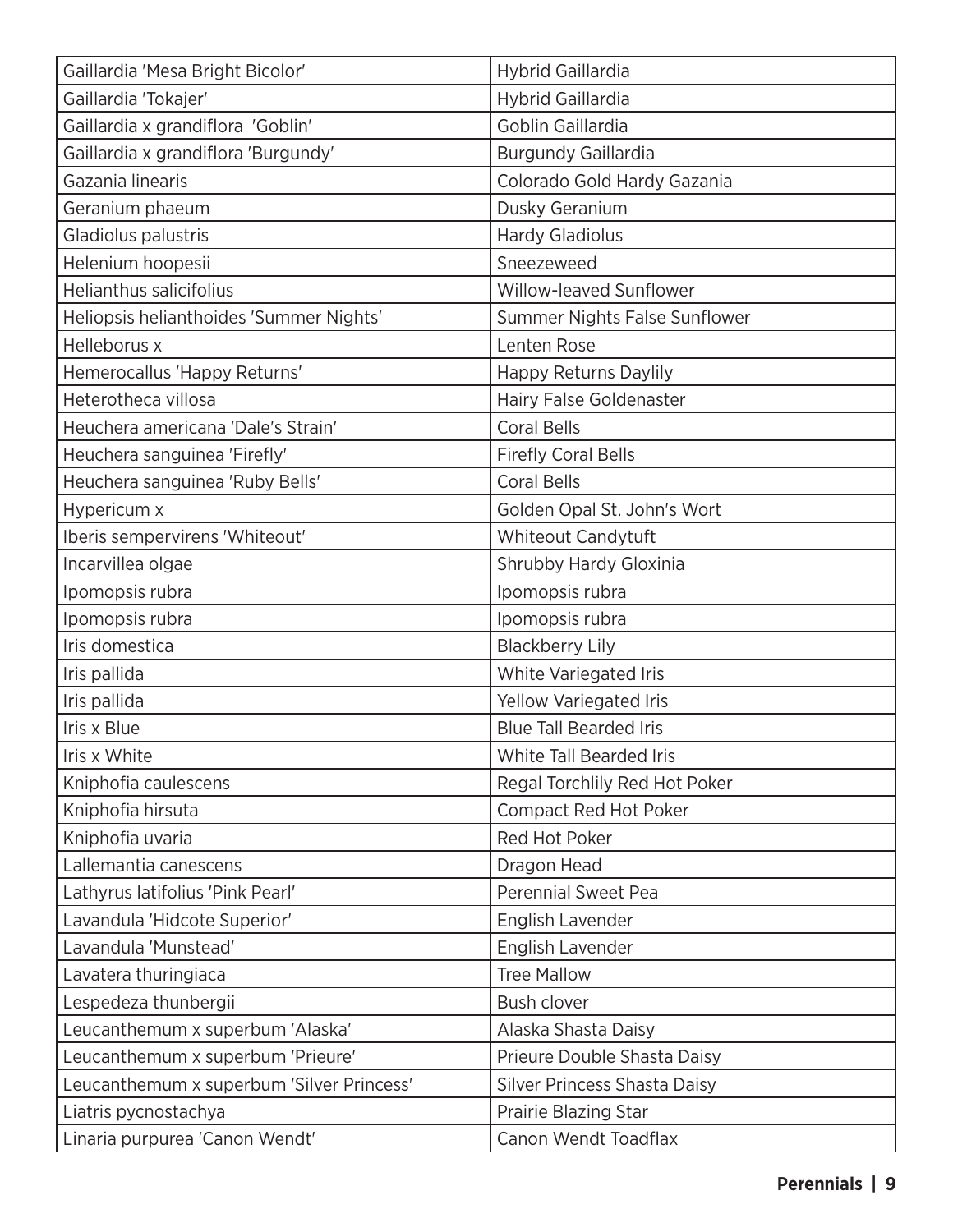| Linum flavum                                 | <b>Yellow Flax</b>             |
|----------------------------------------------|--------------------------------|
| Linum narbonense                             | Spanish Blue Flax              |
| Linum perenne                                | <b>Blue Flax</b>               |
| Mentha longifolia                            | Horsemint                      |
| Mirabilis multiflora                         | Desert Four O'Clock            |
| Monardella odoratissima                      | Coyote Mint                    |
| Myosotis sylvatica 'Miro'                    | Forget-me-not                  |
| Nepeta 'Little Trudy'                        | Little Trudy Catmint           |
| Nepeta siberica                              | Siberian Catmint               |
| Nepeta 'Walker's Low'                        | <b>Walker's Low Catmint</b>    |
| Oenothera macrocarpa                         | Missouri Evening Primrose      |
| Onosma echioides                             | Golden Drop                    |
| Onosma taurica                               | Golden Drop                    |
| Origanum 'Kent Beauty'                       | Kent Beauty Ornamental Oregano |
| Papaver alpinum                              | Alpine Poppy                   |
| Papaver atlanticum                           | Moroccan Poppy                 |
| Papaver orientale 'Allegro'                  | <b>Dwarf Oriental Poppy</b>    |
| Papaver orientale 'Princess Victoria Louise' | Salmon Oriental Poppy          |
| Papaver rupifragrum 'Flore Pleno'            | Double Spanish Poppy           |
| Patrinia scabiosifolia                       | <b>Golden Lace</b>             |
| Penstemon barbatus                           | Scarlet Bugler Penstemon       |
| Penstemon barbatus 'Twizzle Purple'          | Twizzle Purple Penstemon       |
| Penstemon barbatus 'Twizzle Scarlet'         | Twizzle Scarlet Penstemon      |
| Penstemon cardinalis                         | <b>Cardinal Penstemon</b>      |
| Penstemon digitalis 'Mystica'                | Mystica Penstemon              |
| Penstemon hirsutus                           | Hairy Penstemon                |
| Penstemon hirsutus v. pygmaeus               | Dwarf Hairy Penstemon          |
| Penstemon hirsutus v. pygmaeus f. albus      | Dwarf White Hairy Penstemon    |
| Penstemon peckii                             |                                |
| Penstemon pinifolius                         | <b>Pineleaf Penstemon</b>      |
| Penstemon pseudospectabilis                  | Desert Penstemon               |
| Penstemon richardsonii                       | <b>Cutleaf Penstemon</b>       |
| Penstemon rostriflorus                       | <b>Bridge's Penstemon</b>      |
| Penstemon strictus                           | Rocky Mountain Penstemon       |
| Penstemon virgatus 'Blue Buckle'             | <b>Blue Buckle Penstemon</b>   |
| Penstemon x grandiflorus Cherry Red          | Cherry Red Penstemon           |
| Phlomis cashmeriana                          | Cashmere Sage                  |
| Phlomis tuberosa                             | Jerusalem Sage                 |
| Platycodon grandiflorus                      | <b>Balloon Flower</b>          |
| Polemonium viscosissimum 'Blue Whirl'        | Blue Whirl Jacob's Ladder      |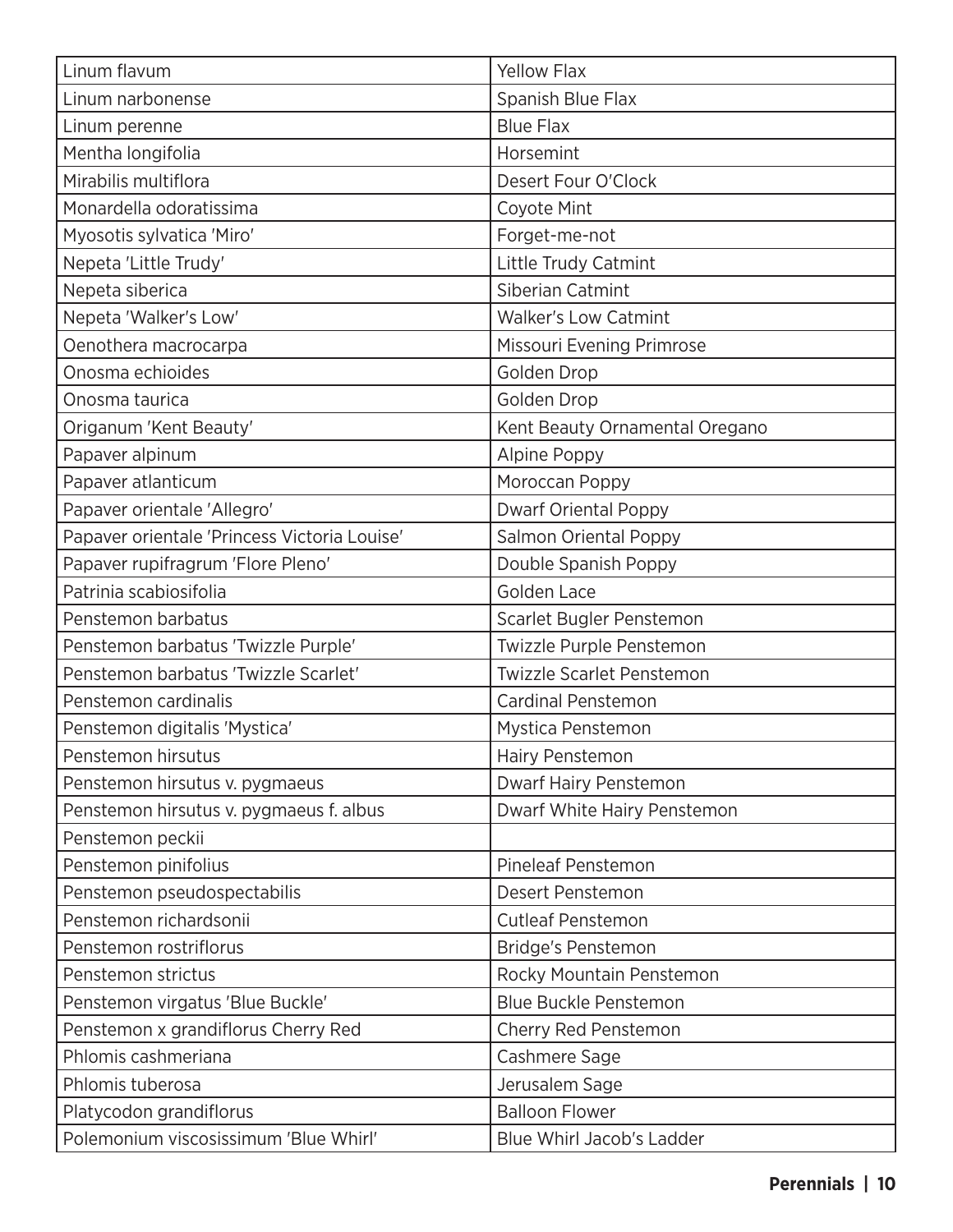| Potentilla fragiformis                      | <b>Strawberry Cinquefoil</b>      |
|---------------------------------------------|-----------------------------------|
| Primula elatior                             | <b>Oxlip Primrose</b>             |
| Pulsatilla vulgaris 'Blaue Glocke'          | <b>Blaue Glocke Pasque Flower</b> |
| Pulsatilla vulgaris 'Rote Glocke'           | Rote Glocke Pasque Flower         |
| Ratibida columnifera f. pulcherrima         | <b>Red Mexican Hat Coneflower</b> |
| Rubus sp.                                   | <b>Black Raspberry</b>            |
| Rubus sp.                                   | Blackberry                        |
| Rudbeckia Goldsturm                         | Goldsturm Black-eyed Susan        |
| Rudbeckia triloba                           | Brown-eyed Susan                  |
| Ruta graveolens                             | Rue                               |
| Salvia azurea v. grandiflorus               | <b>Blue Sage</b>                  |
| Salvia jurisicii                            | Yugoslavian Cutleaf Sage          |
| Salvia officinalis 'Purpurascens'           | <b>Purple Culinary Sage</b>       |
| Salvia nemorosa 'New Dimension Blue'        | New Dimension Blue Woodland Sage  |
| Salvia nutans                               | <b>Nodding Sage</b>               |
| Salvia officinalis Aurea                    | Golden Culinary Sage              |
| Salvia officinalis Sage of Bath             | <b>Bath Culinary Sage</b>         |
| Salvia phlomoides                           | Algerian Sage                     |
| Satureja montana                            | <b>Winter Savory</b>              |
| Scabiosa caucasica 'Perfecta Goldingiensis' | <b>Pincushion Flower</b>          |
| Scabiosa japonica 'Ritz Blue'               | <b>Dwarf Pincushion Flower</b>    |
| Scutellaria scordifolia                     | <b>Blue Skullcap</b>              |
| Seseli gummiferum                           | Moon Carrot                       |
| Sphaeralcea angustifolia                    | <b>Copper Globe Mallow</b>        |
| Tanacetum coccineum 'Robinson's Giant Rose' | <b>Rose Painted Daisy</b>         |
| Tanacetum niveum                            | Snowy Tansy                       |
| Tanacetum parthenium 'Golden Moss'          | <b>Golden Moss Feverfew</b>       |
| Teucrium hircanicum                         | Iranian Germander                 |
| Thalictrum flavum 'Illuminator'             | <b>Golden Meadow Rue</b>          |
| Thalictrum fendleri                         | <b>Fendler's Meadow Rue</b>       |
| Thalictrum speciosissima                    | <b>Yellow Meadow Rue</b>          |
| Thermopsis chinensis 'Sunrise'              | Sunrise Chinese Bush Pea          |
| Thermopsis lanceolata                       | Goldenbanner                      |
| Thermopsis montana                          | Mountain Goldenbanner             |
| Verbascum phoenicium 'White Bride'          | White Bride Mullein               |
| Verbena canadensis                          | Rose Verbena                      |
| Verbena hastata 'Pink Spires'               | Pink Spires Verbena               |
| Veronica peduncularis 'Georgia Blue'        | Georgia Blue Veronica             |
| Zauschneria garrettii                       | Orange Hummingbird Trumpet        |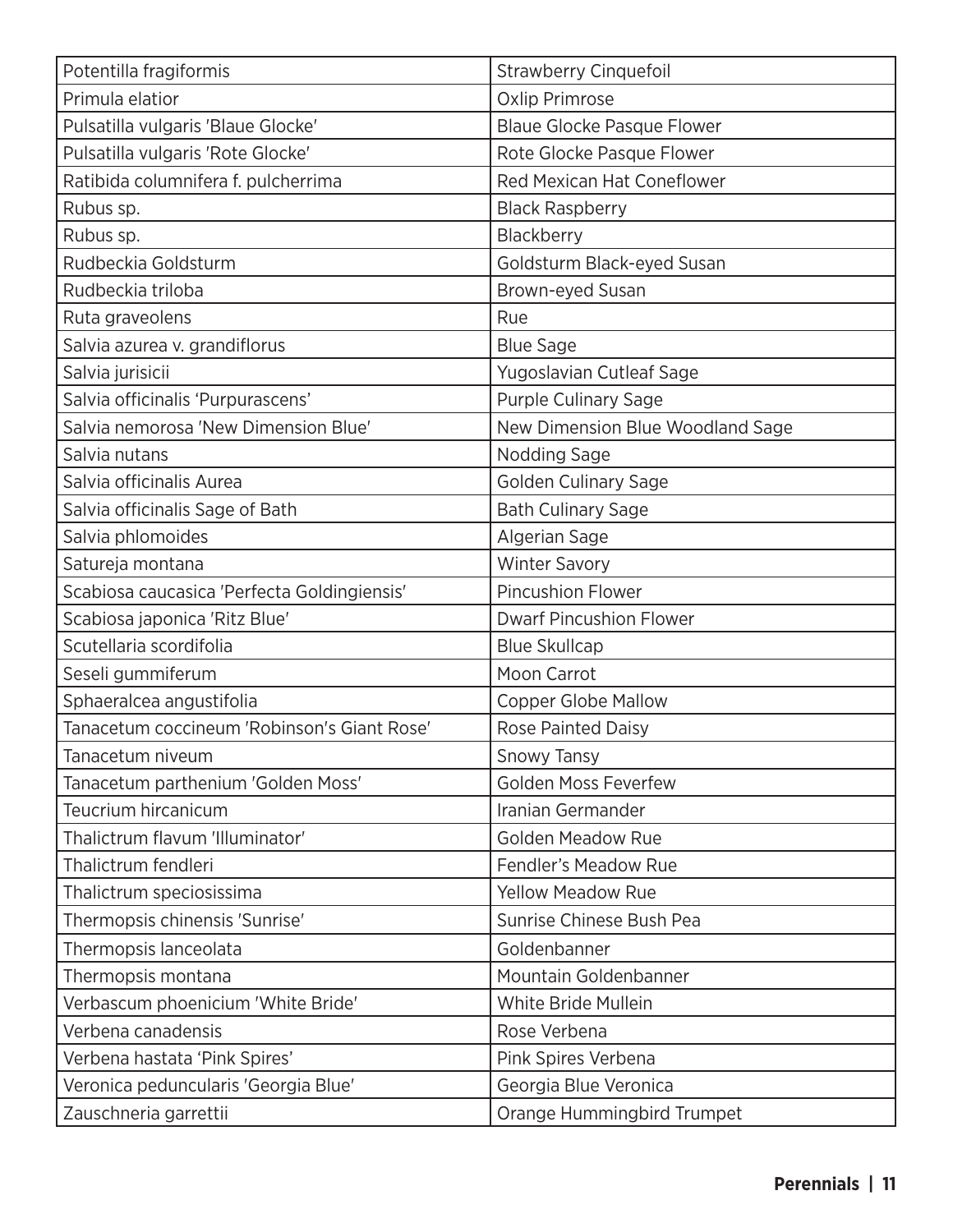| KB VEGETABLES           |                     |  |
|-------------------------|---------------------|--|
| <b>COMMON NAME</b>      | <b>CULTIVAR</b>     |  |
| Artichoke               | 'Imperial Star'     |  |
| Broccoli                | 'Arcadia'           |  |
|                         | 'Bay Meadows'       |  |
|                         | 'Belstar'           |  |
|                         | 'Imperial'          |  |
| <b>Brussels Sprouts</b> | 'Dagan'             |  |
| Cabbage                 | 'Alcosa'            |  |
|                         | 'Bilko'             |  |
|                         | 'Caraflex'          |  |
|                         | 'Deadon'            |  |
|                         | 'Famosa'            |  |
|                         | 'Omero'             |  |
|                         | 'Red Express'       |  |
|                         | 'Ruby Perfection'   |  |
|                         | 'Tendersweet'       |  |
|                         | 'Tiara'             |  |
| Cardoon                 | 'Porto Spineless'   |  |
| Cauliflower             | 'Graffiti'          |  |
|                         | 'Snowbowl'          |  |
| Celery                  | 'Tango'             |  |
| Celeriac                | 'Brilliant'         |  |
| Collards                | 'Champion'          |  |
| Cucumbers               | 'Diva'              |  |
|                         | 'Lemon'             |  |
|                         | 'Marketmore 76'     |  |
|                         | 'Northern Pickling' |  |
| Eggplant                | Barbarella'         |  |
|                         | 'Beatrice'          |  |
|                         | 'Dancer'            |  |
|                         | 'Fairy Tale'        |  |
|                         | 'Hansel'            |  |
|                         | 'Nadia'             |  |
|                         | 'Nubia'             |  |
|                         | 'Orient Charm'      |  |
|                         | 'Rosa Bianca'       |  |

'Traviata'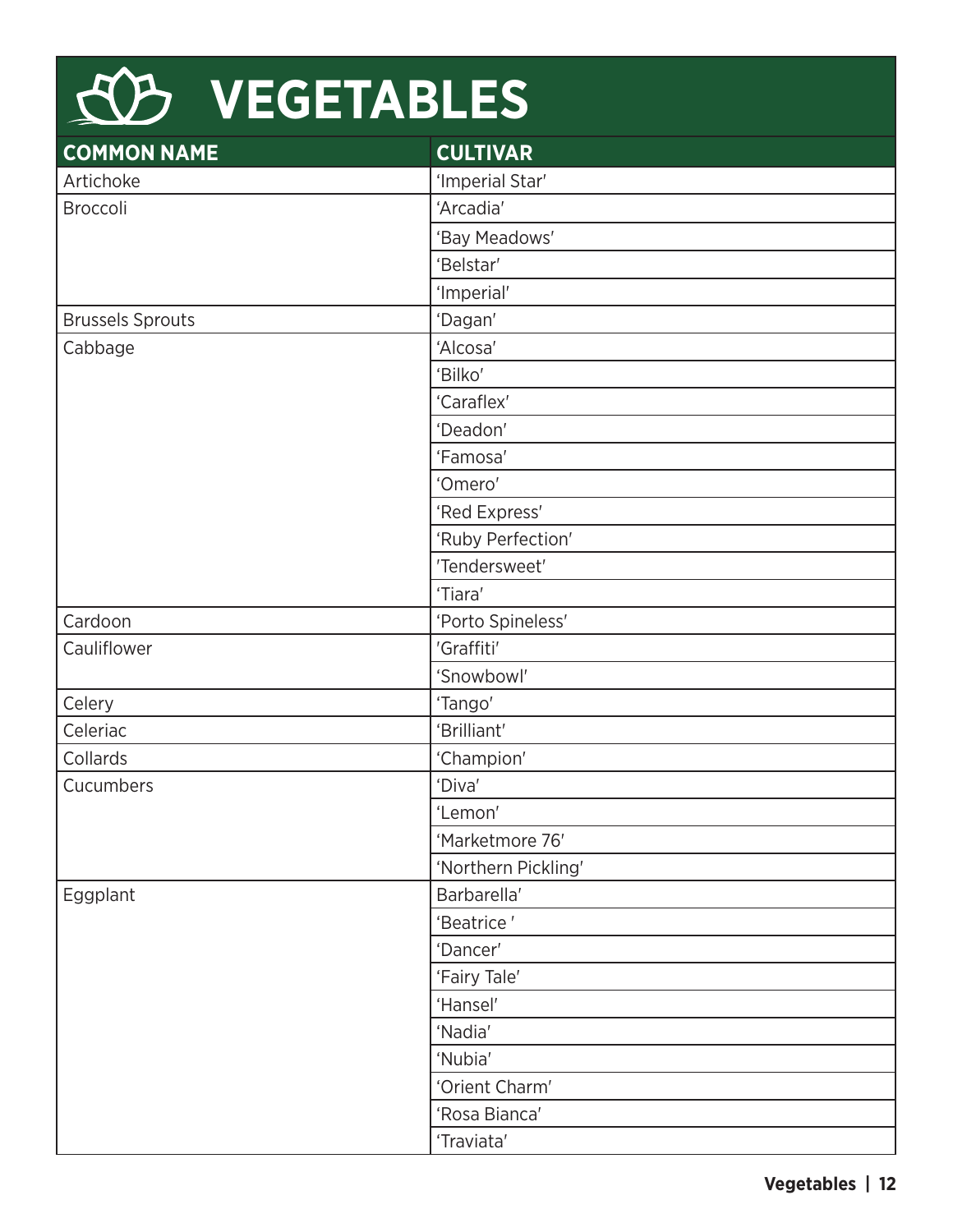| Kale                            | 'Darkibor'                  |
|---------------------------------|-----------------------------|
|                                 | 'Black Magic Toscano'       |
|                                 | 'Rainbow Lacinato'          |
|                                 | 'Redbor'                    |
|                                 | 'Winterbor'                 |
| Kohlrabi                        | 'Winner'                    |
| Leeks                           | 'Giant Musselburgh'         |
|                                 | 'King Richard'              |
|                                 | 'Bleu de Solaize'           |
| Lettuce                         | 'Mixed Varieties'           |
| Onion                           | 'Borrettana'                |
|                                 | 'Cabernet'                  |
|                                 | 'Red Marble'                |
|                                 | 'Rossa di Milano'           |
|                                 | 'Walla Walla'               |
| Peppers, Bell                   | 'Cal Wonder'                |
|                                 | 'Cal Wonder Golden'         |
|                                 | 'Flavorburst'               |
|                                 | 'Islander'                  |
|                                 | 'Intruder'                  |
|                                 | 'King of the North'         |
|                                 | 'Orange'                    |
|                                 | 'Olympus'                   |
| Peppers, Mini-Bells             | 'Red'                       |
|                                 | 'Yellow'                    |
| Peppers, Sweet Specialty        | 'Alma Paprika'              |
|                                 | 'Carmen'                    |
|                                 | 'Chervena Chuska'           |
|                                 | 'Corbaci'                   |
|                                 | 'Cornito Giallo'            |
|                                 | 'Feher Ozen'                |
|                                 | 'Golden Greek Pepperoncini' |
|                                 | 'Jimmy Nardello'            |
|                                 | 'Lipstick'                  |
|                                 | 'Marconi Red'               |
|                                 | 'Nassau Cubanelle'          |
|                                 | 'Round of Hungary'          |
|                                 | 'Tequila Sunrise'           |
| Peppers, Hot Specialty / Chiles | 'Ausilio Italian'           |
|                                 | 'Baron Poblano'             |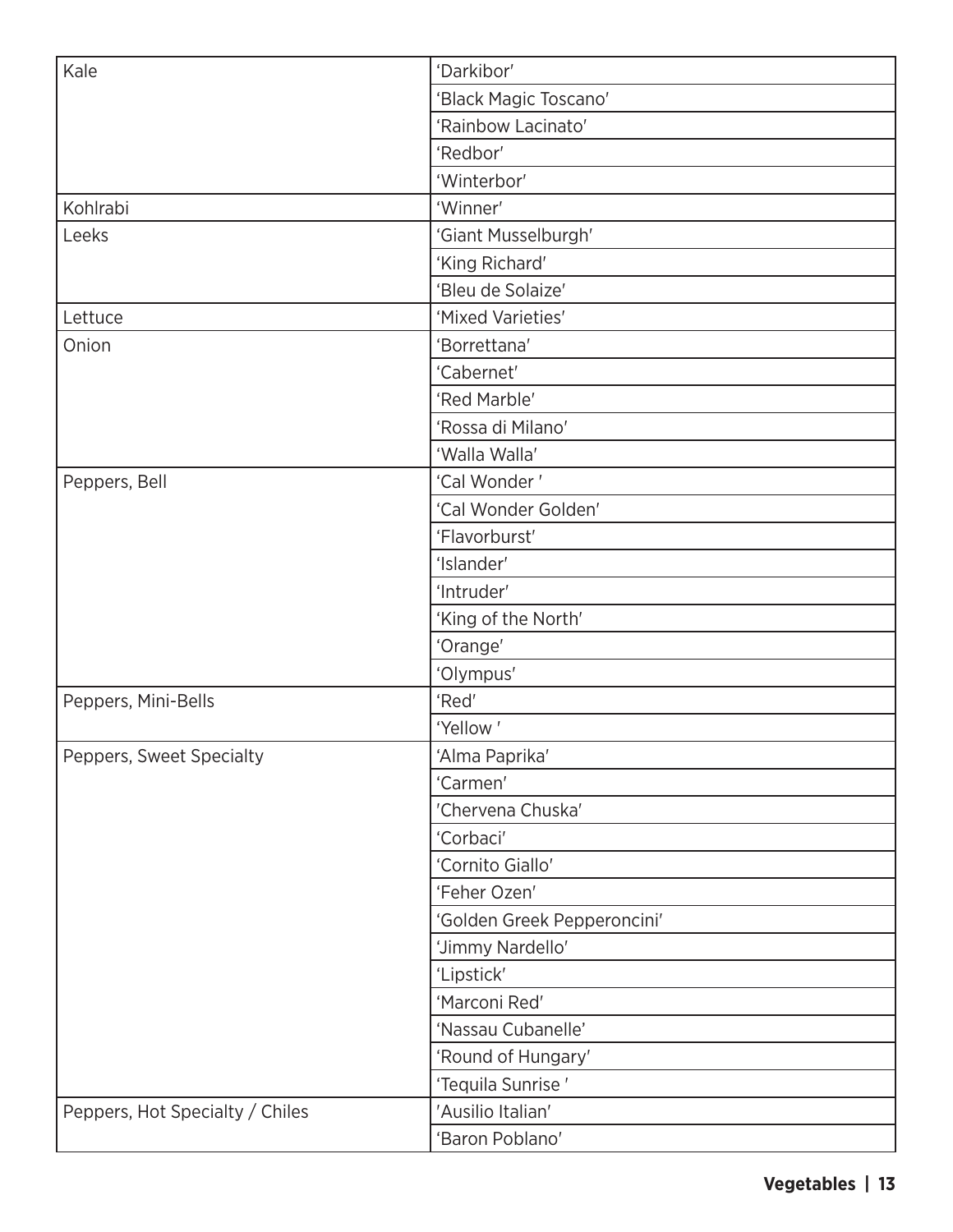|                      | 'Bastan Poblano'           |
|----------------------|----------------------------|
|                      | 'Bulgarian Carrot'         |
|                      | 'Caballero Poblano'        |
|                      | 'Early Jalapeño'           |
|                      | 'El Jefe Jalapeno'         |
|                      | 'Habanero'                 |
|                      | 'Highlander Anaheim'       |
|                      | 'Hot Rod Serrano'          |
|                      | 'Jalafuego Jalapeno'       |
|                      | 'Joe's Long Cayenne'       |
|                      | 'Lemon Drop'               |
|                      | 'Mucho Nacho Jalapeno'     |
|                      | 'Numex Big Jim Anaheim'    |
|                      | 'Numex Joe Parker Anaheim' |
|                      | 'Pasilla Bajio'            |
|                      | 'Thai Hot'                 |
|                      | 'Trinidad Perfume'         |
| Peppers, Tapas Types | 'Spanish Padron'           |
|                      | 'Mellow Star Shishito'     |
| Summer Squash        | 'Costata Romanesco'        |
|                      | 'Slick Pik'                |
|                      | 'Raven'                    |
|                      | 'Sunburst'                 |
|                      | 'Zephyr'                   |
| <b>Swiss Chard</b>   | 'Bright Lights'            |
| Tomatoes, Cherry     | 'Austin's Red Pear'        |
|                      | 'Beam's Yellow Pear'       |
|                      | 'Bing'                     |
|                      | 'Black Cherry'             |
|                      | 'Gardener's Delight'       |
|                      | 'Juliet'                   |
|                      | 'Principe Borghese'        |
|                      | 'Sungold'                  |
|                      | 'Super Sweet 100's'        |
| Tomatoes, Paste      | 'Amish Paste'              |
|                      | 'Opalka'                   |
|                      | 'Paisano'                  |
|                      | 'Plum Regal'               |
|                      | 'Roma'                     |
|                      | 'San Marzano'              |